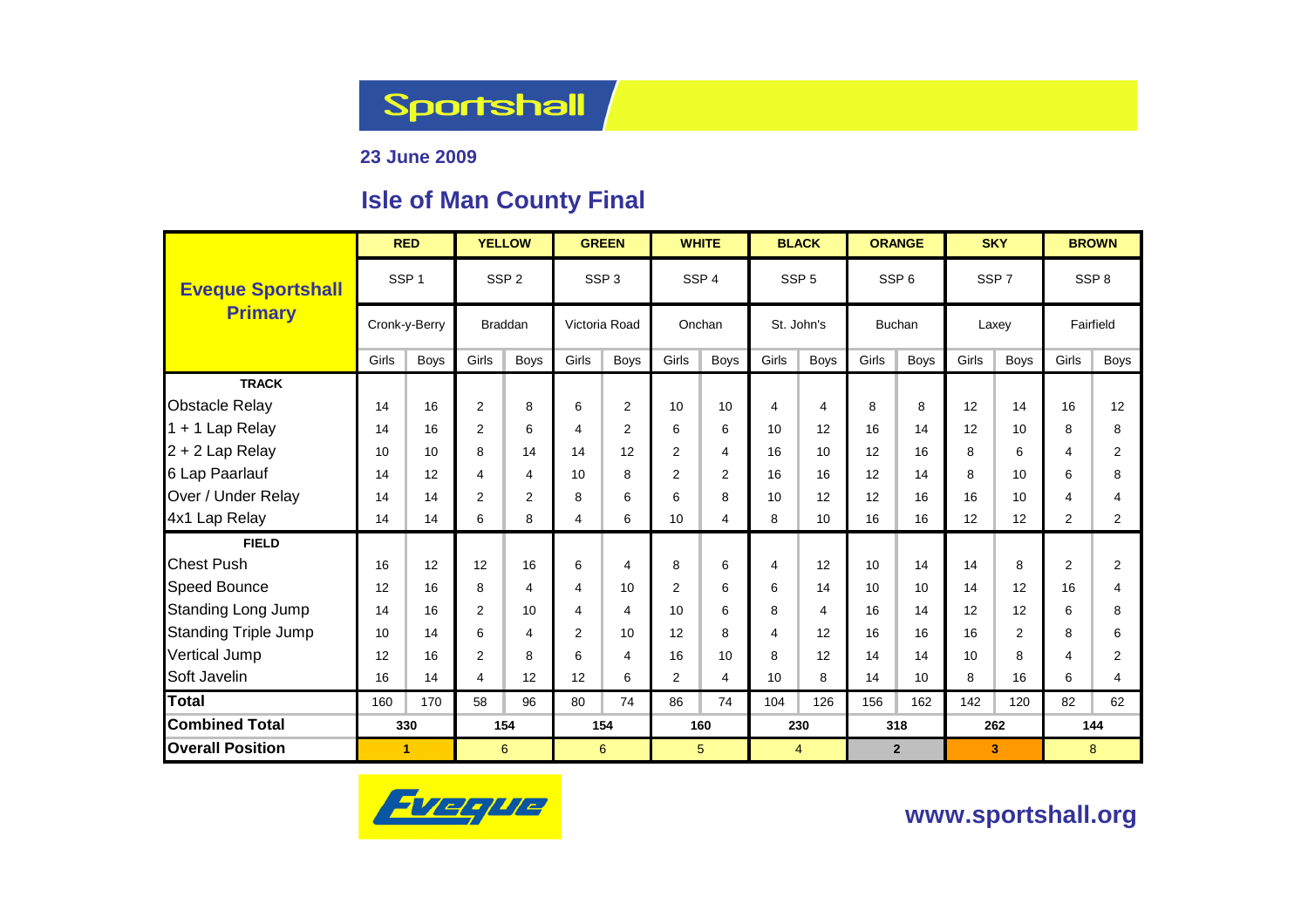### Sportshall

### **Girls Track Events Sportshall**

| <b>Girls</b>  |                   |                              | <b>Obstacle Relay</b> | 1 + 1 Lap Relay              |                    | 2 + 2 Lap Relay                  |                   | 6 Lap Paarlauf                |                  | Over / Under<br>Relay            |                   | 4x1 Lap Relay                 |                   |               | <b>Girls</b>      |              |                      | <b>Chest Push</b><br><b>Speed Bounce</b> |                      |                              | <b>Standing Long</b><br>Jump |                    |                       | <b>Standing Triple</b><br>Jump |                      | <b>Vertical Jump</b> | Soft J.              |
|---------------|-------------------|------------------------------|-----------------------|------------------------------|--------------------|----------------------------------|-------------------|-------------------------------|------------------|----------------------------------|-------------------|-------------------------------|-------------------|---------------|-------------------|--------------|----------------------|------------------------------------------|----------------------|------------------------------|------------------------------|--------------------|-----------------------|--------------------------------|----------------------|----------------------|----------------------|
| Colour        | Team              | ime (in secs) or<br>position | Points<br>sition /    | ime (in secs) or<br>position | Points<br>sition / | e (in secs) or<br>position<br>em | Position / Points | Time (in secs) or<br>position | osition / Points | ਰ<br>ime (in secs) c<br>position | Position / Points | Time (in secs) or<br>position | Position / Points | Colour        | Team              |              | Best<br>Performances | Total / Position /<br>Points             | Performances<br>Best | Total / Position /<br>Points | Best<br>Performances         | Total / Position / | Performances<br>Best  | Total / Position               | Best<br>Performances | Total / Position /   | Best<br>Performances |
|               |                   |                              | $\mathbf{2}$          |                              | $\mathbf{2}$       |                                  | 4                 |                               | $\mathbf{2}$     |                                  | $\mathbf{2}$      |                               | $\mathbf{2}$      |               |                   |              | 6.75                 | 19.5                                     | 44                   | 133                          | 1.78                         | 5.02               | 4.22                  | 13.68                          | 47                   | 113                  | 15.00                |
| RED           | Cronk-y-<br>Berry | 95.5                         |                       | 28.9                         |                    | 60.1                             |                   | 90.1                          |                  | 85.2                             |                   | 58.7                          |                   | RED           | Cronk-y-<br>Berry | $\mathbf{2}$ | 6.25                 |                                          | 43                   | 3                            | 1.58                         | $\mathbf{2}$       | 4.48                  | 4                              | 31                   | 3                    | 12.00                |
|               |                   |                              | 14                    |                              | 14                 |                                  | 10                |                               | 14               |                                  | 14                |                               | 14                |               |                   | 3            | 6.50                 | 16                                       | 46                   | 12                           | 1.66                         | 14                 | 4.98                  | 10                             | 35                   | 12                   | 11.00                |
|               |                   |                              | 8                     |                              | 8                  |                                  | 5                 |                               | $\overline{7}$   |                                  | 8                 |                               | 6                 |               |                   |              | 4.25                 | 17                                       | 42                   | 124                          | 1.48                         | 4.32               | 4.82                  | 13.6                           | 23                   | 89                   | 11.00                |
| <b>YELLOW</b> | Braddan           | 117                          |                       | 32.4                         |                    | 60.8                             |                   | 96.2                          |                  | 102.3                            |                   | 61.2                          |                   | <b>AELLOM</b> | Braddan           | $\mathbf{2}$ | 6.00                 | 3                                        | 41                   | 5                            | 1.42                         | 8                  | 4.00                  | 6                              | 36                   | 8                    | 7.00                 |
|               |                   |                              | $\mathbf{2}$          |                              | $\mathbf{2}$       |                                  | 8                 |                               | 4                |                                  | $\overline{2}$    |                               | 6                 |               |                   | 3            | 6.75                 | 12                                       | 41                   | 8                            | 1.42                         | $\mathbf{2}$       | 4.78                  | 6                              | 30                   | $\mathbf{2}$         | 6.00                 |
|               |                   |                              | 6                     |                              | $\overline{7}$     |                                  | 2                 |                               | 4                |                                  | 5                 |                               | $\overline{7}$    |               |                   |              | 4.25                 | 14.75                                    | 35                   | 116                          | 1.46                         | 4.56               | 4.38                  | 12.24                          | 36                   | 99                   | 10.00                |
| <b>GREEN</b>  | Victoria<br>Road  | 105.5                        |                       | 31.6                         |                    | 58.6                             |                   | 92.4                          |                  | 89.9                             |                   | 62.6                          |                   | <b>GREEN</b>  | Victoria<br>Road  | $\mathbf{2}$ | 6.25                 | 6                                        | 45                   | $\overline{7}$               | 1.44                         | $\overline{7}$     | 4.20                  | 8                              | 27                   | 6                    | 10.00                |
|               |                   |                              | 6                     |                              | 4                  |                                  | 14                |                               | 10               |                                  | 8                 |                               | 4                 |               |                   | 3            | 4.25                 | 6                                        | 36                   | 4                            | 1.66                         | 4                  | 3.66                  | $\overline{2}$                 | 36                   | 6                    | 12.00<br>8.00        |
| <b>WHITE</b>  | Onchan            | 99.5                         | 4                     | 6<br>30.1                    | 63.8               | 8                                | 98.9              | 8                             | 90.3             | 6                                | 60.5              | 4                             | <b>WHITE</b>      | Onchan        | $\mathbf{2}$      | 5.25<br>5.75 | 16<br>5              | 35<br>33                                 | 112<br>8             | 1.58<br>1.56                 | 4.68<br>4                    | 4.82<br>4.52       | 14.16<br>$\mathbf{3}$ | 31<br>38                       | 116<br>1             | 8.00                 |                      |
|               |                   |                              | 10                    |                              | 6                  |                                  | $\overline{2}$    |                               | $\overline{2}$   |                                  | 6                 |                               | 10                |               |                   | 3            | 5.00                 | 8                                        | 44                   | $\overline{2}$               | 1.54                         | 10                 | 4.82                  | 12                             | 47                   | 16                   | 7.00                 |
|               |                   |                              |                       |                              |                    |                                  |                   |                               |                  |                                  |                   |                               |                   |               |                   |              | 5.25                 | 14.5                                     | 40                   | 122                          | 1.38                         | 4.62               | 4.28                  | 13.22                          | 38                   | 109                  | 8.00                 |
| <b>BLACK</b>  | John's            | 106                          | $\overline{7}$        | 29.6                         | 4                  | 57.3                             | 1                 | 88.7                          | 1                | 89.8                             | 4                 | 60.7                          | 5                 | <b>BLACK</b>  | John's            | $\mathbf{2}$ | 4.75                 |                                          | 45                   | 6                            | 1.54                         | 5                  | 4.42                  | $\overline{7}$                 | 35                   | 5                    | 12.00                |
|               | ά,                |                              | 4                     |                              | 10                 |                                  | 16                |                               | 16               |                                  | 10                |                               | 8                 |               | 5.                | 3            | 4.50                 | 4                                        | 37                   | 6                            | 1.70                         | 8                  | 4.52                  | 4                              | 36                   | 8                    | 11.00                |
|               |                   |                              |                       |                              |                    |                                  |                   |                               |                  |                                  |                   |                               |                   |               |                   |              | 5.25                 | 16.25                                    | 42                   | 126                          | 2.04                         | 5.18               | 5.16                  | 14.54                          | 45                   | 115                  | 14.00                |
| ORANGE        | Buchan            | 101                          | 5                     | 28.4                         |                    | 59.6                             | 3                 | 90.8                          | 3                | 85.6                             | 3                 | 58.2                          | 1                 | ORANGE        | <b>Buchan</b>     | $\mathbf{2}$ | 6.00                 | 4                                        | 45                   | 4                            | 1.62                         | 1                  | 4.86                  | 1                              | 38                   | $\mathbf{2}$         | 10.00                |
|               |                   |                              | 8                     |                              | 16                 |                                  | 12                |                               | 12               |                                  | 12                |                               | 16                |               |                   | 3            | 5.00                 | 10                                       | 39                   | 10                           | 1.52                         | 16                 | 4.52                  | 16                             | 32                   | 14                   | 12.00                |
|               |                   |                              |                       |                              |                    |                                  |                   |                               |                  |                                  |                   |                               |                   |               |                   |              | 7.75                 | 17.75                                    | 43                   | 134                          | 1.64                         | 4.9                | 5.28                  | 14.54                          | 38                   | 111                  | 10.00                |
| <b>SKY</b>    | Laxey             | 99                           | 3                     | 29.4                         | 3                  | 60.8                             | 5                 | 94.1                          | 5                | 83.6                             | 1                 | 59.3                          | 3                 | <b>SKY</b>    | Laxey             | $\mathbf{2}$ | 4.50                 | 2                                        | 47                   | $\mathbf{2}$                 | 1.60                         | 3                  | 4.62                  | $\mathbf 1$                    | 37                   | 4                    | 10.00                |
|               |                   |                              | 12                    |                              | 12                 |                                  | 8                 |                               | 8                |                                  | 16                |                               | 12                |               |                   | 3            | 5.50                 | 14                                       | 44                   | 14                           | 1.66                         | 12                 | 4.64                  | 16                             | 36                   | 10                   | 10.00                |
|               |                   |                              | 1                     |                              | 5                  |                                  | $\overline{7}$    |                               |                  |                                  |                   |                               | 8                 |               |                   |              | 3.75                 | 13                                       | 44                   | 142                          | 1.86                         | 4.6                | 4.28                  | 13.66                          | 35                   | 95                   | 12.00                |
| <b>BROWN</b>  | Fairfield         | 93                           |                       | 29.9                         |                    | 62.1                             |                   | 95.2                          | 6                | 93.8                             | $\overline{7}$    | 64                            |                   | <b>BROWN</b>  | Fairfield         | $\mathbf{2}$ | 5.25                 | 8                                        | 50                   |                              | 1.54                         | 6                  | 4.52                  | 5                              | 29                   | $\overline{7}$       | 6.00                 |
|               |                   |                              | 16                    |                              | 8                  |                                  | 4                 |                               | 6                |                                  | 4                 |                               | $\mathbf{2}$      |               |                   | $\mathbf{3}$ | 4.00                 | $\overline{2}$                           | 48                   | 16                           | 1.20                         | 6                  | 4.86                  | 8                              | 31                   | 4                    | 7.00                 |